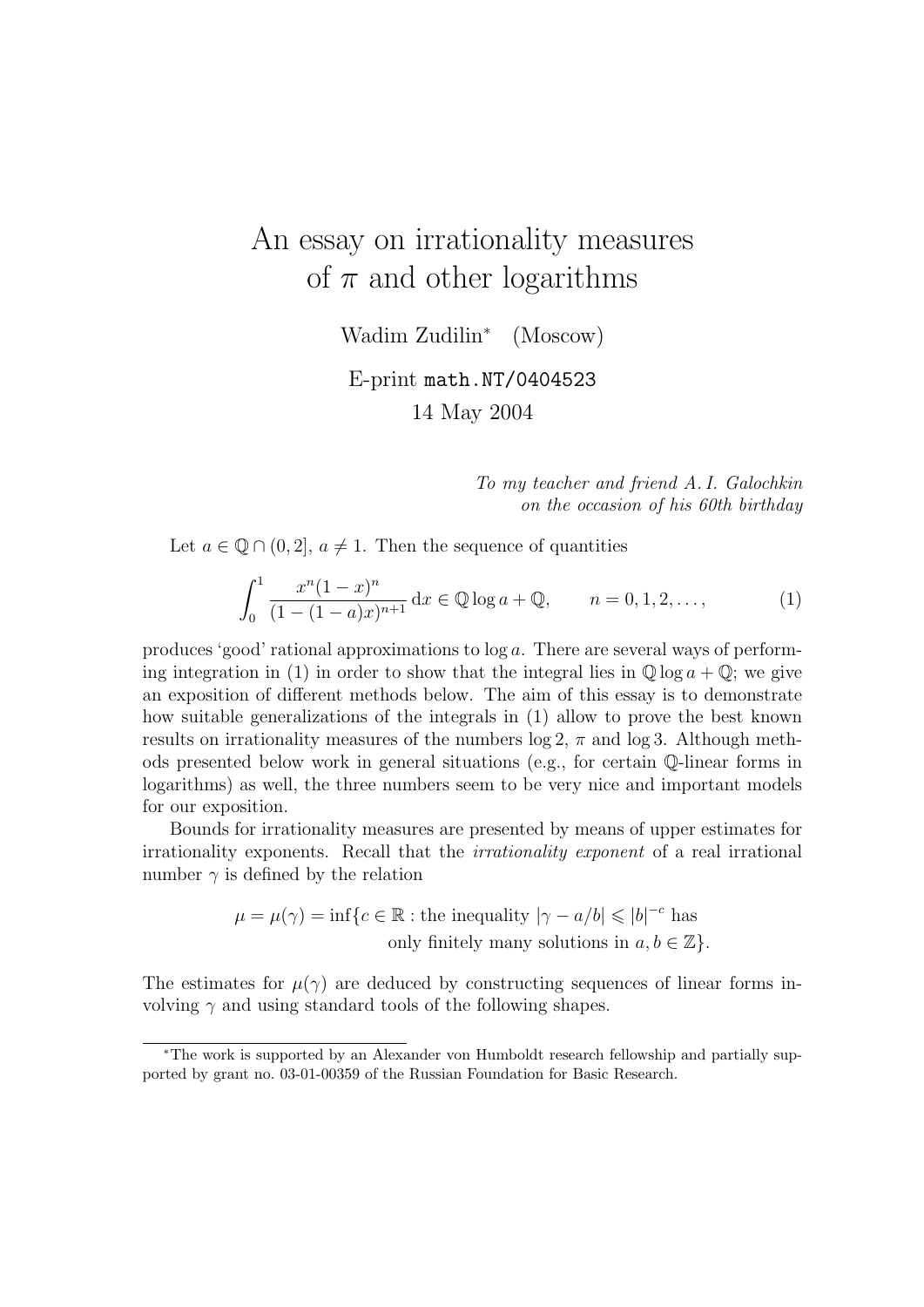**Proposition 1** ([10], Lemma 3.1). Let  $\gamma \in \mathbb{R}$  be irrational. Suppose that a sequence of linear forms  $b_nx - a_n$ , with integer coefficients from the field of rationals or an imaginary quadratic field, satisfies

$$
\limsup_{n \to \infty} \frac{\log |b_n|}{n} \leq C_1, \qquad \lim_{n \to \infty} \frac{\log |b_n \gamma - a_n|}{n} = -C_0
$$

for some positive real  $C_0$  and  $C_1$ . Then  $\mu(\gamma) \leq 1 + C_1/C_0$ .

**Proposition 2** ([11], Lemma 2.1). Let  $\omega, \omega' \in \mathbb{R}$  be two irrational numbers. Suppose that sequences of linear forms  $b_n x - a_n$  and  $b_n x - a'_n$ , with integer coefficients from the field of rationals or an imaginary quadratic field, satisfies

$$
\limsup_{n \to \infty} \frac{\log |b_n|}{n} \leq C_1, \qquad \lim_{n \to \infty} \frac{\log |b_n \omega - a_n|}{n} = -C_0, \quad \lim_{n \to \infty} \frac{\log |b_n \omega' - a_n'|}{n} = -C_0'
$$

for some positive real constants  $C_0 < C'_0$  and  $C_1$ . Then any element  $\gamma \in \mathbb{Q}\omega + \mathbb{Q}\omega'$ is irrational with the bound  $\mu(\gamma) \leq 1 + C_1/C_0$  for the irrationality exponent.

Remark. In fact, the statement of Lemma 2.1 in [11] slightly differs from our last claim, but one can easily verify that the proof given there proves our 'modification' as well.

### 1 Irrationality measure for log 2 (after E. Rukhadze)

#### 1.1 Gauss hypergeometric function

It is worth performing a slightly general integral than (1), namely

$$
I(m, n_0, n_1; a) = \int_0^1 \frac{x^{n_0} (1-x)^{n_1}}{(1-(1-a)x)^{m+1}} dx
$$
 (2)

for non-negative integers  $m, n_0, n_1$ , provided the condition  $\max\{m, n_0\} \leq n_1$  holds for further convenience. The integral in (2) is exactly Euler's integral for the Gauss hypergeometric series:

$$
I(m, n_0, n_1; a) = \frac{\Gamma(n_0 + 1)\Gamma(n_1 + 1)}{\Gamma(n_0 + n_1 + 2)} {}_2F_1\left(\begin{array}{c}m+1, n_0+1\\n_0+n_1+2\end{array}\right) 1 - a\right)
$$
  
= 
$$
\frac{\Gamma(n_1 + 1)}{\Gamma(m + 1)} \sum_{\nu=0}^{\infty} \frac{\Gamma(m + 1 + \nu)\Gamma(n_0 + 1 + \nu)}{\Gamma(1 + \nu)\Gamma(n_0 + n_1 + 2 + \nu)} (1 - a)^{\nu}
$$
(3)

(see, e.g., [3], Section 2.2). The latter sum may be written as

$$
I(m, n_0, n_1; a) = \sum_{\nu=0}^{\infty} R(\nu)(1-a)^{\nu}, \tag{4}
$$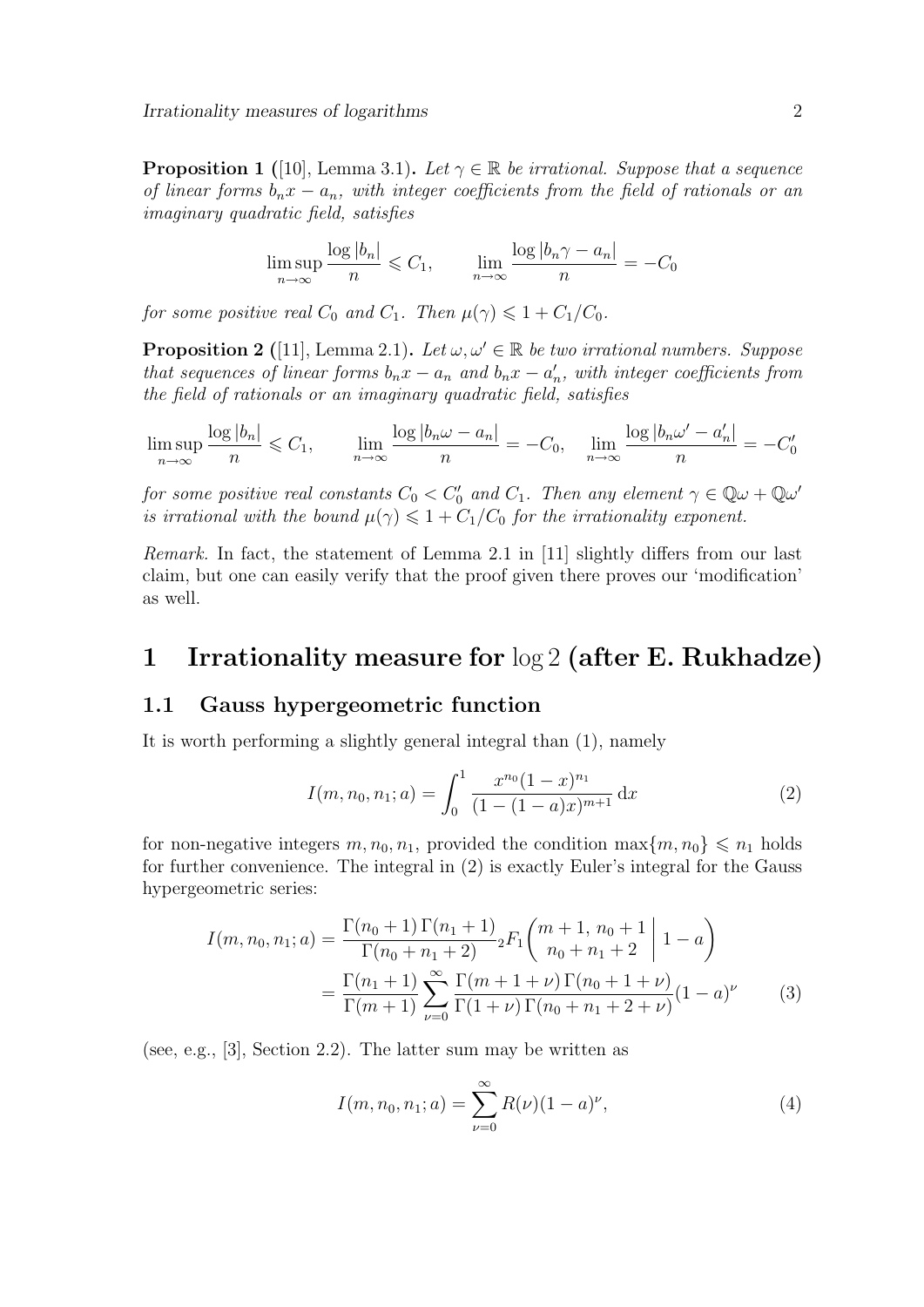where

$$
R(t) = \frac{(t+1)(t+2)\cdots(t+m)}{m!} \cdot \frac{n_1!}{(t+n_0+1)(t+n_0+2)\cdots(t+n_0+n_1+1)}
$$
(5)

and  $R(t) = O(t^{-1})$  as  $t \to \infty$  by  $m \leq n_1$ . Denote  $m^* = \min\{m, n_0\}$  and  $n_0^* =$  $\max\{m, n_0\}$  and decompose the rational function (5) in a sum of partial fractions:

$$
R(t) = \sum_{k=n_0^*}^{n_0+n_1} \frac{A_k}{t+k+1} = \sum_{k=n_0^*}^{n_0+n_1} \frac{(-1)^{m+n_0-k} {k \choose m} {n_1 \choose k-n_0}}{t+k+1}.
$$
 (6)

Then by (4) we obtain

$$
I(m, n_0, n_1; a) = \sum_{\nu=-m^*}^{\infty} R(\nu)(1-a)^{\nu} = \sum_{k=n_0^*}^{n_0+n_1} A_k (1-a)^{-(k+1)} \sum_{\nu=-m^*}^{\infty} \frac{(1-a)^{\nu+k+1}}{\nu+k+1}
$$
  
= 
$$
\sum_{k=n_0^*}^{n_0+n_1} A_k (1-a)^{-(k+1)} \left( \sum_{l=1}^{\infty} - \sum_{l=1}^{k-m^*} \right) \frac{(1-a)^l}{l}
$$
  
= 
$$
- \log a \cdot \sum_{k=n_0^*}^{n_0+n_1} A_k (1-a)^{-(k+1)} - \sum_{k=n_0^*}^{n_0+n_1} \sum_{l=1}^{k-m^*} \frac{A_k (1-a)^{l-(k+1)}}{l}, \quad (7)
$$

hence

$$
I(m, n_0, n_1; a)(1-a)^{n_0+n_1+1} \cdot d^{n_0+n_1-m^*}D_{n_0+n_1-m^*} \in \mathbb{Z} \log a + \mathbb{Z},\tag{8}
$$

where d denotes the denominator of a and  $D_n$  stands for the least common multiple of the numbers  $1, 2, \ldots, n$ . By the prime number theorem, we have the following asymptotic formula:

$$
\lim_{n \to \infty} \frac{\log D_n}{n} = 1.
$$

#### 1.2 Arithmetic valuation

The inclusion (8) may be essentially improved in several cases, and it is the observation that allowed Rukhadze to prove the record irrationality measure for log 2.

The symmetry of the  $_2F_1$ -series in (3) with respect to its upper parameters  $m+1$ and  $n_0 + 1$  gives us a way to write the identity

$$
\frac{I(m, n_0, n_1; a)}{\Gamma(n_0 + 1)\Gamma(n_1 + 1)} = \frac{I(n_0, m, n_0 + n_1 - m; a)}{\Gamma(m + 1)\Gamma(n_0 + n_1 - m + 1)}
$$
(9)

(which is not so evident if one looks on definition (2)). The inclusion (8) written for the  $I$ -quantity on the right of  $(9)$ ,

$$
I(n_0, m, n_0 + n_1 - m; a)(1 - a)^{n_0 + n_1 + 1} \cdot d^{n_0 + n_1 - m^*} D_{n_0 + n_1 - m^*} \in \mathbb{Z} \log a + \mathbb{Z},
$$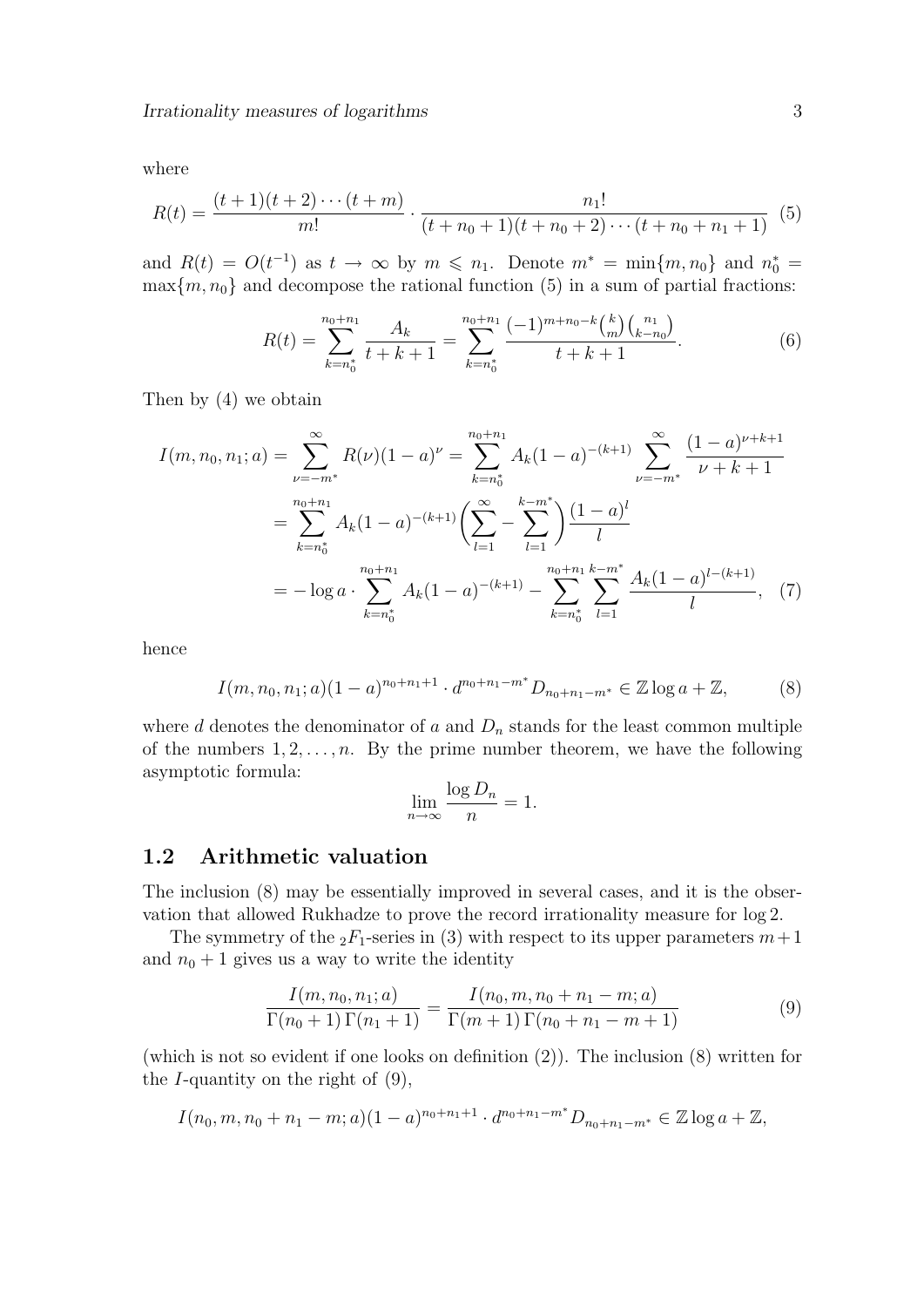and the equality

$$
I(m, n_0, n_1; a)(1-a)^{n_0+n_1+1} \cdot d^{n_0+n_1-m^*} D_{n_0+n_1-m^*} \cdot \frac{m! (n_0+n_1-m)!}{n_0! n_1!}
$$
  
=  $I(n_0, m, n_0+n_1-m; a)(1-a)^{n_0+n_1+1} \cdot d^{n_0+n_1-m^*} D_{n_0+n_1-m^*}$ 

imply that if  $\Phi(m, n_0, n_1)$  is the denominator of the quotient

$$
\frac{m! (n_0 + n_1 - m)!}{n_0! n_1!}
$$

then

$$
I(m, n_0, n_1; a)(1-a)^{n_0+n_1+1} \cdot d^{n_0+n_1-m^*} D_{n_0+n_1-m^*} \cdot \Phi(m, n_0, n_1)^{-1} \in \mathbb{Z} \log a + \mathbb{Z}. (10)
$$

By the well-known formula, for each prime p we have  $\text{ord}_p N! = \lfloor N/p \rfloor + \lfloor N/p^2 \rfloor +$  $\lfloor N/p^3 \rfloor + \cdots$ , where  $\lfloor \cdot \rfloor$  denotes the integral part of a number. Therefore

$$
\Phi(m, n_0, n_1) = \prod_p p^{\phi(p) + \phi(p^2) + \phi(p^3) + \cdots},\tag{11}
$$

,

where

$$
\phi(t) = \max\left\{0, \left\lfloor\frac{n_0}{t}\right\rfloor + \left\lfloor\frac{n_1}{t}\right\rfloor - \left\lfloor\frac{m}{t}\right\rfloor - \left\lfloor\frac{n_0 + n_1 - m}{t}\right\rfloor\right\}.
$$

The final remark (made by G. Chudnovsky in [7] together with introducing the method of asymptotic evaluation of the factors like (11)) consists in the fact that the divisor

$$
\widetilde{\Phi}(m, n_0, n_1) = \prod_{p > \sqrt{n_1}} p^{\phi(p)} \tag{12}
$$

of  $\Phi(m, n_0, n_1)$  gives the main contribution in the asymptotic of (11) and may be easily controlled.

#### 1.3 Irrationality result

The choice  $a = 2$  and  $n_0 = 6n$ ,  $m = 7n$ ,  $n_1 = 8n$ , where n is the positive integer parameter increasing to  $\infty$ , allowed E. Rukhadze in [18] to prove the following result (see also [10], [19] and [6]).

Theorem 1. The irrationality exponent of  $log 2$  satisfies the inequality

$$
\mu(\log 2) \leqslant 3.89139977\dots
$$

We will briefly indicate required ingredients of the proof. For the above choice of the parameters we set

$$
I_n = I(7n, 6n, 8n; 2) = \int_0^1 \left( \frac{x^6 (1-x)^8}{(1+x)^7} \right)^n \frac{dx}{1+x} = \bar{A}_n \log 2 - \bar{B}_n,
$$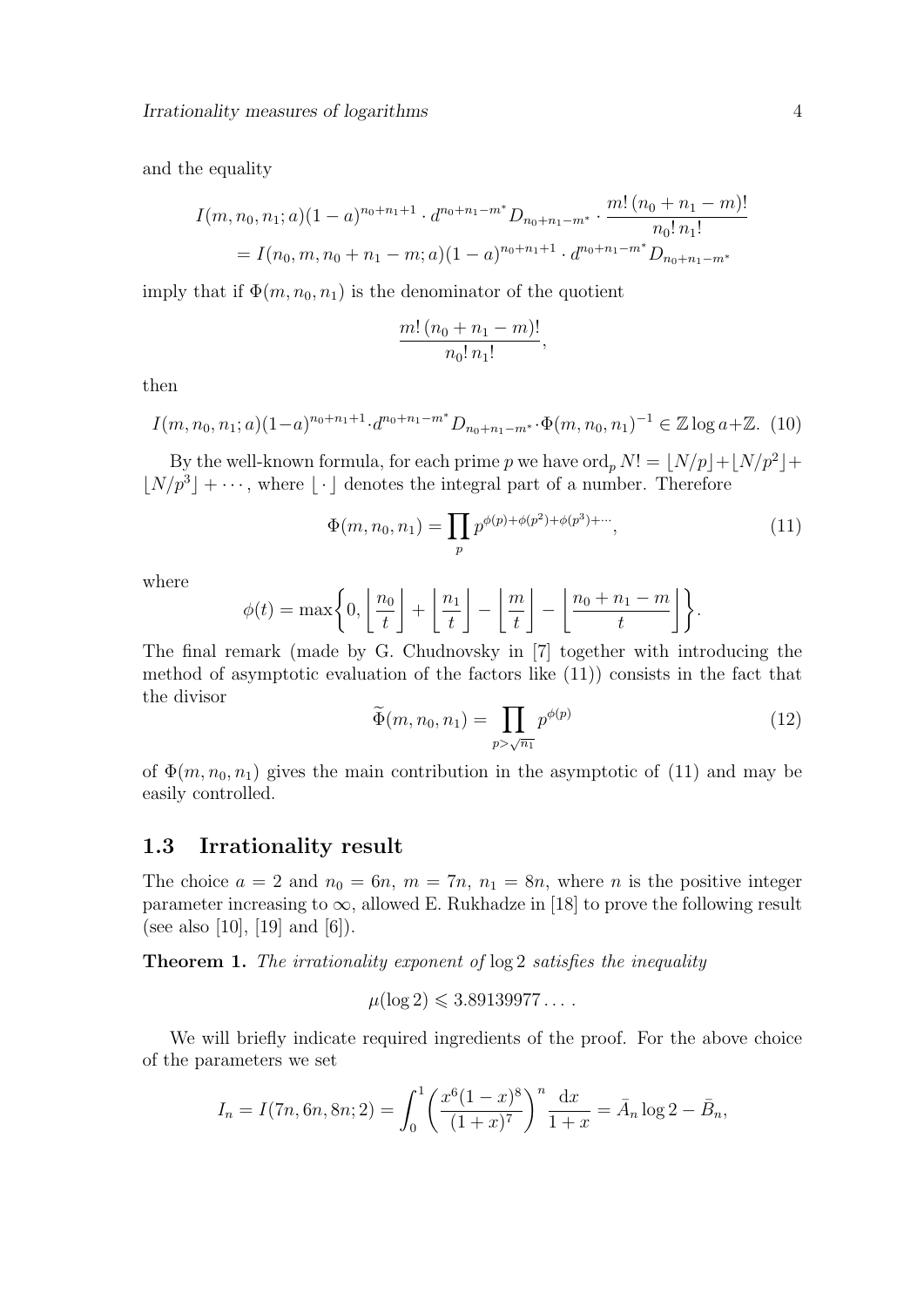where, by  $(6)$  and  $(7)$ ,

$$
\bar{A}_n = (-1)^n \sum_{k=7n}^{14n} {k \choose 7n} {8n \choose k-6n}.
$$

Then

$$
\lim_{n \to \infty} \frac{\log I_n}{n} = \log \max_{0 < x < 1} \frac{x^6 (1 - x)^8}{(1 + x)^7}
$$
\n
$$
= \log \frac{2^5 3^3 (7734633 \sqrt{393} - 153333125)}{7^7} = -11.84497806 \dots \tag{13}
$$

and, thanks to Stirling's asymptotic formula for the factorial,

$$
\lim_{n \to \infty} \frac{\log |\bar{A}_n|}{n} = \lim_{n \to \infty} \frac{1}{n} \log \max_{7n \le k \le 14n} {k \choose 7n} {8n \choose k - 6n}
$$

$$
= \log \max_{7 < y < 14} \left( \frac{y^y}{7^7 (y - 7)^{y - 7}} \cdot \frac{8^8}{(y - 6)^{y - 6} (14 - y)^{14 - y}} \right)
$$

$$
= \log \frac{2^5 3^3 (7734633 \sqrt{393} + 153333125)}{7^7} = 12.68147230\dots \qquad (14)
$$

Concerning the asymptotic behaviour of the value  $\Phi_n = \tilde{\Phi}(7n, 6n, 8n)$  in (12), we use the fact  $\phi(t) = \overline{\omega}_0(n/t)$ , where

$$
\varpi_0(x) = \max\{0, \lfloor 6x \rfloor + \lfloor 8x \rfloor - 2\lfloor 7x \rfloor\}
$$
  
= 
$$
\begin{cases} 1 & \text{if } x \in \left[\frac{1}{8}, \frac{1}{7}\right) \cup \left[\frac{1}{4}, \frac{2}{7}\right) \cup \left[\frac{3}{8}, \frac{3}{7}\right) \cup \left[\frac{1}{2}, \frac{4}{7}\right) \cup \left[\frac{2}{3}, \frac{5}{7}\right) \cup \left[\frac{5}{6}, \frac{6}{7}\right), \\ 0 & \text{otherwise.} \end{cases}
$$

Therefore,

$$
\lim_{n \to \infty} \frac{\log \Phi_n}{n} = \int_0^1 \varpi_0(x) \mathrm{d}\psi(x) = \log \frac{2^{15} 3^3}{7^7} + \frac{\pi (3 + 6\sqrt{2} - 4\sqrt{3})}{6} = 2.45775406\dots,
$$
\n(15)

where  $\psi(x)$  denotes the logarithmic derivative of the gamma function. Using inclusions  $(10)$  and the asymptotics  $(13)$ – $(15)$ , we obtain

$$
C_0 = -\log(7734633\sqrt{393} - 153333125) + 10\log 2 - 8 + \frac{\pi(3 + 6\sqrt{2} - 4\sqrt{3})}{6}
$$
  
= 6.30273213...,  

$$
C_1 = \log(7734633\sqrt{393} + 153333125) - 10\log 2 + 8 - \frac{\pi(3 + 6\sqrt{2} - 4\sqrt{3})}{6}
$$
  
= 18.22371823...,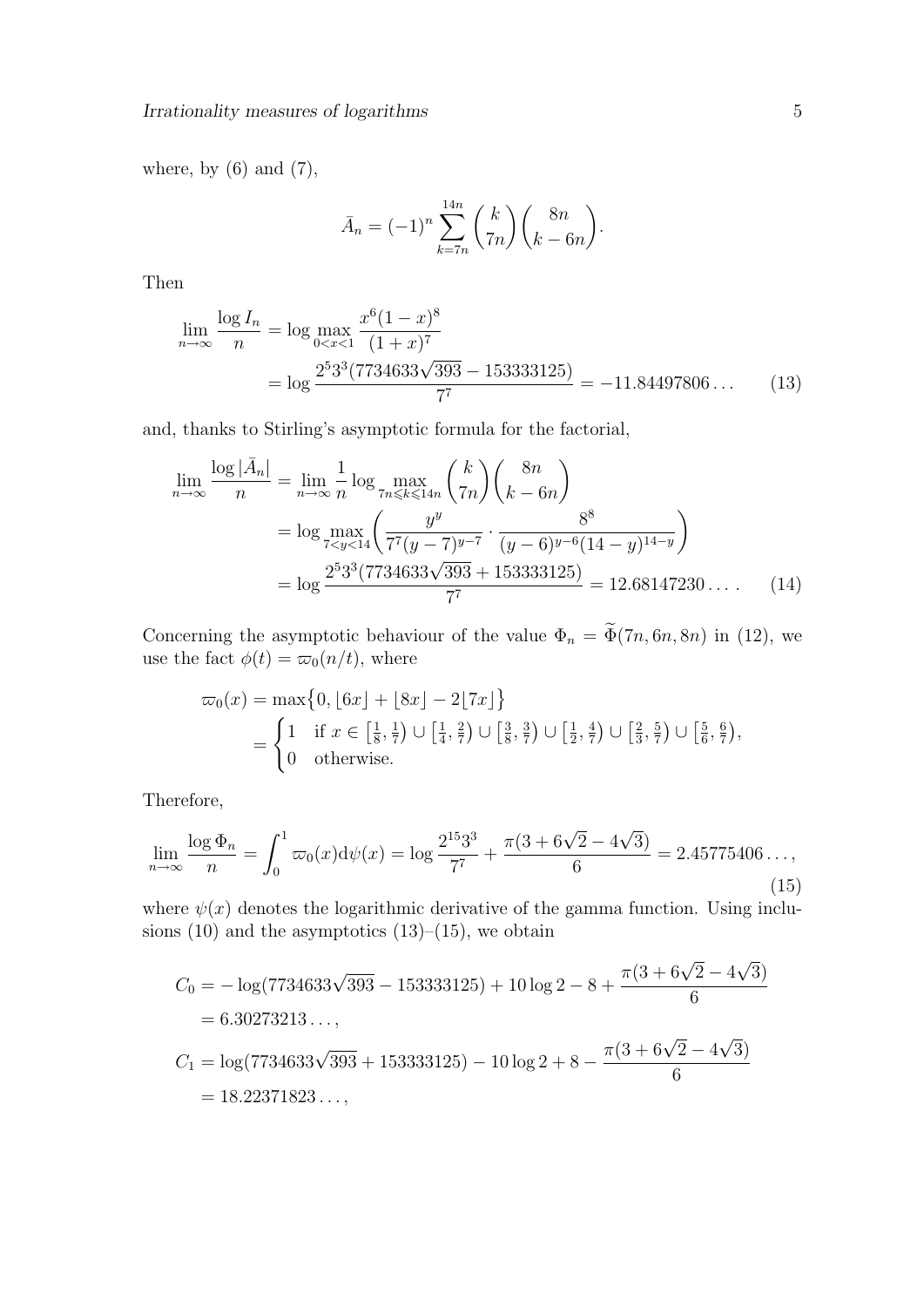in the notation of Proposition 1 and, finally, conclude with the estimate

$$
\mu(\log 2) \leq 1 + \frac{C_1}{C_0} = 3.89139977\dots.
$$

The result for the measure of log 2 may be compared with that obtained in simpler settings  $n_0 = n_1 = m = n$  (as in (1)):

$$
C_0 = -2\log(\sqrt{2} - 1) - 1 = 2\log(\sqrt{2} + 1) - 1, \qquad C_1 = 2\log(\sqrt{2} + 1) + 1,
$$

hence

$$
\mu(\log 2) \leq 1 + \frac{C_1}{C_0} \leq 1 + \frac{2\log(\sqrt{2} + 1) + 1}{2\log(\sqrt{2} + 1) - 1} = 4.62210083\ldots
$$

### 2 Irrationality measure for  $\pi$  (after M. Hata)

#### 2.1 Simultaneous approximations to logarithms

The change of variable  $z = 1 - (1 - a)x$  in (1) transforms the integral (1) into

$$
\frac{(-1)^{n+1}}{(1-a)^{2n+1}} \int_1^a \frac{(z-1)^n (z-a)^n}{z^{n+1}} dz.
$$
 (16)

Instead of decomposing the latter integral we will perform a more general complex integral

$$
I_k(\mathbf{a},m,\mathbf{n};a) = \int_{\Gamma_{1,a}} \frac{(z-1)^{n_0}(z-a_1)^{n_1}\cdots(z-a_k)^{n_k}}{z^{m+1}}\,\mathrm{d}z,
$$

where  $\Gamma_{1,a}$  denotes a smooth oriented path from 1 to a contained in  $\mathbb{C} \setminus \{0\};$ the parameters  $a, a_1, \ldots, a_k$  are complex numbers distinct from 0, 1; the exponents  $n_0, n_1, \ldots, n_k, m$  are positive integers. The integral in (16) corresponds to  $k = 1$ ,  $a_1 = a$  and  $n_0 = n_1 = m = n$ . Setting additionally  $a_0 = 1$ , we may compute, as in [11], Section 3,

$$
I_{k}(\boldsymbol{a},m,\boldsymbol{n};a) = \sum_{l_{0}=0}^{n_{0}} \sum_{l_{1}=0}^{n_{1}} \cdots \sum_{l_{k}=0}^{n_{k}} A_{l} {n_{0} \choose l_{0}} {n_{1} \choose l_{1}} \cdots {n_{k} \choose l_{k}} \int_{\Gamma_{1,a}} z^{l_{0}+l_{1}+\cdots+l_{k}-m-1} dz
$$
  

$$
= \sum_{l_{0}+\cdots+l_{k}\neq m} \frac{A_{l}}{l_{0}+\cdots+l_{k}-m} {n_{0} \choose l_{0}} \cdots {n_{k} \choose l_{k}} (a^{l_{0}+\cdots+l_{k}-m}-1)
$$
  

$$
+ \sum_{l_{0}+\cdots+l_{k}=m} A_{l} {n_{0} \choose l_{0}} \cdots {n_{k} \choose l_{k}} \cdot \log a,
$$
 (17)

where

$$
A_{\boldsymbol{l}} = A_{l_0, l_1, \ldots, l_k} = (-1)^{l_0 + l_1 + \cdots + l_k} a_1^{n_1 - l_1} \cdots a_k^{n_k - l_k}
$$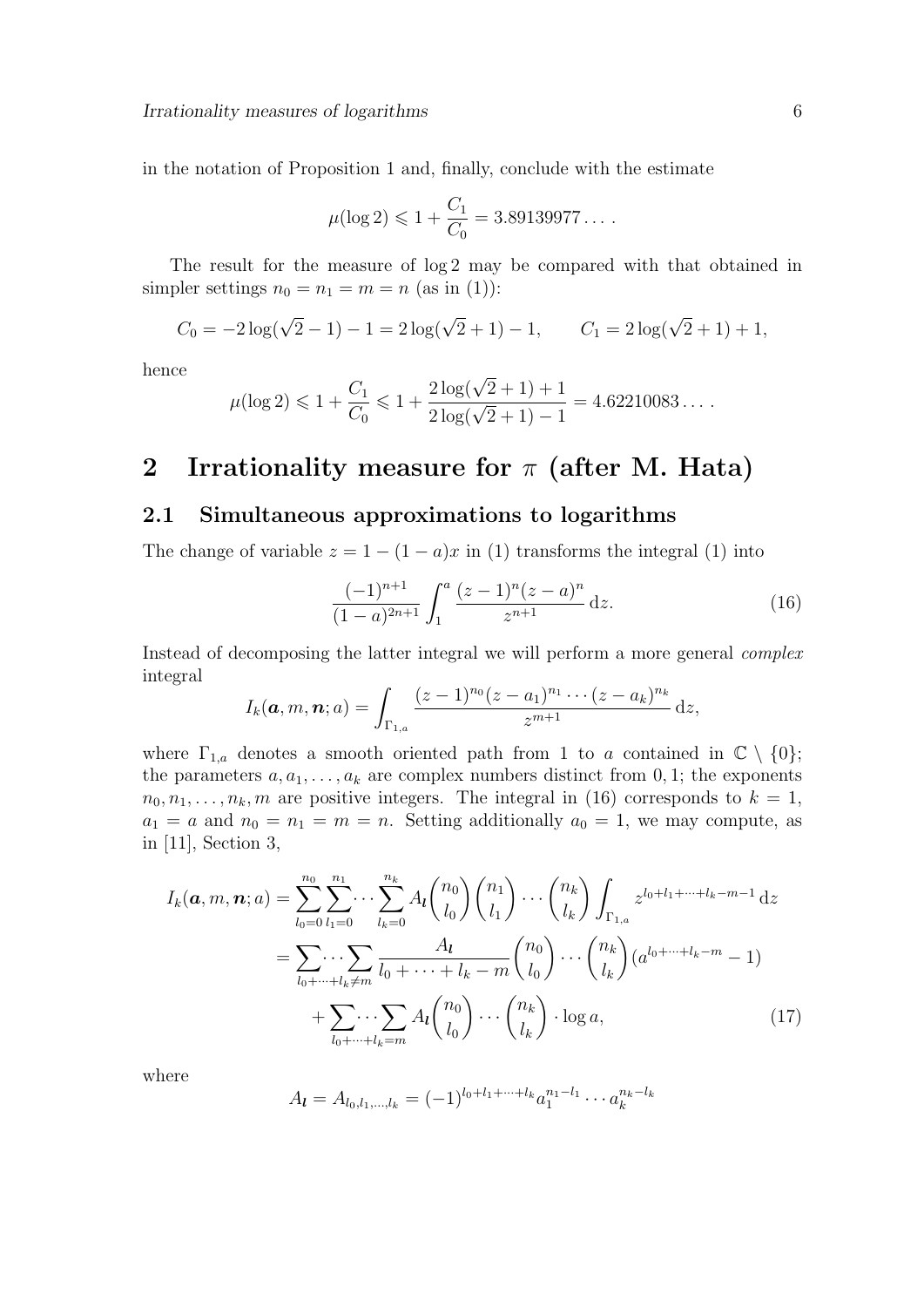and we use the formula

$$
\int_{\Gamma_{1,a}} z^{l-1} dz = \int_1^a z^{l-1} dz = \begin{cases} a^l / l & \text{if } l \neq 0, \\ \log a & \text{if } l = 0. \end{cases}
$$

The main idea is that the coefficient of  $\log a$  in the linear form (17) does not depend on the choice of a (but of course the analytic behaviour of the integral does!). The suitable and natural choice of a is from the set  $\{a_1, \ldots, a_k\}$ . Then the above quantities  $I_k$  produce simultaneous approximations to  $\log a_1, \ldots, \log a_k$ .

#### 2.2 Analytic and arithmetic ingredients

Our basic consideration will be devoted to the case  $k = 2$ , which is used in [11] to give the linear independence measure of  $\pi$  and log 2 over  $\mathbb Q$  (in particular, the to give the linear independence measure of  $\pi$  and log z over  $\psi$  (in pa<br>irrationality measure of  $\pi$ ) and the new irrationality measure of  $\pi/\sqrt{3}$ .

Thus, Hata [11] takes  $k = 2$  (that really gives an extension of (16), and hence of (1)) and substitute  $a = a_1$  and  $a = a_2$  to get nice simultaneous approximations to  $\log a_1$  and  $\log a_2$ . Hata 'restricts' himself from the beginning to considering the particular case  $n_0 = n_1 = n_2 = 2n$  and  $m = 3n$ , where n is an increasing parameter. However, this simple choice produces the best possible number-theoretic results, and our consideration of the general case

$$
n_0 = \alpha_0 n, \quad n_1 = \alpha_1 n, \quad n_2 = \alpha_2 n, \quad m = \alpha n,
$$

where  $\alpha_0, \alpha_1, \alpha_2, \alpha$  are positive integers, is mostly due to methodological reasons.

Write the integrals in the form

$$
J_{j,n} = I_2(a_j) = \int_{\gamma_j} \frac{e^{nf(z)}}{z} dz, \qquad j = 1, 2,
$$
 (18)

where

$$
f(z) = \alpha_0 \log(z - a_0) + \alpha_1 \log(z - a_1) + \alpha_2 \log(z - a_2) - \alpha \log z
$$

and the path  $\gamma_j$  joints the points 1 and  $a_j$  and goes through the corresponding saddle point. The saddle points  $\xi_0, \xi_1, \xi_2$  are solutions of the equation  $f'(z) = 0$  becoming the cubic polynomial equation: two of these saddles correspond to the growth of the integrals in (18),

$$
\lim_{n \to \infty} \frac{\log |J_{1,n}|}{n} = \text{Re } f(\xi_1), \qquad \lim_{n \to \infty} \frac{\log |J_{2,n}|}{n} = \text{Re } f(\xi_2),
$$

while the third saddle  $\xi_0$  determines the asymptotic behaviour of the coefficients of the linear forms.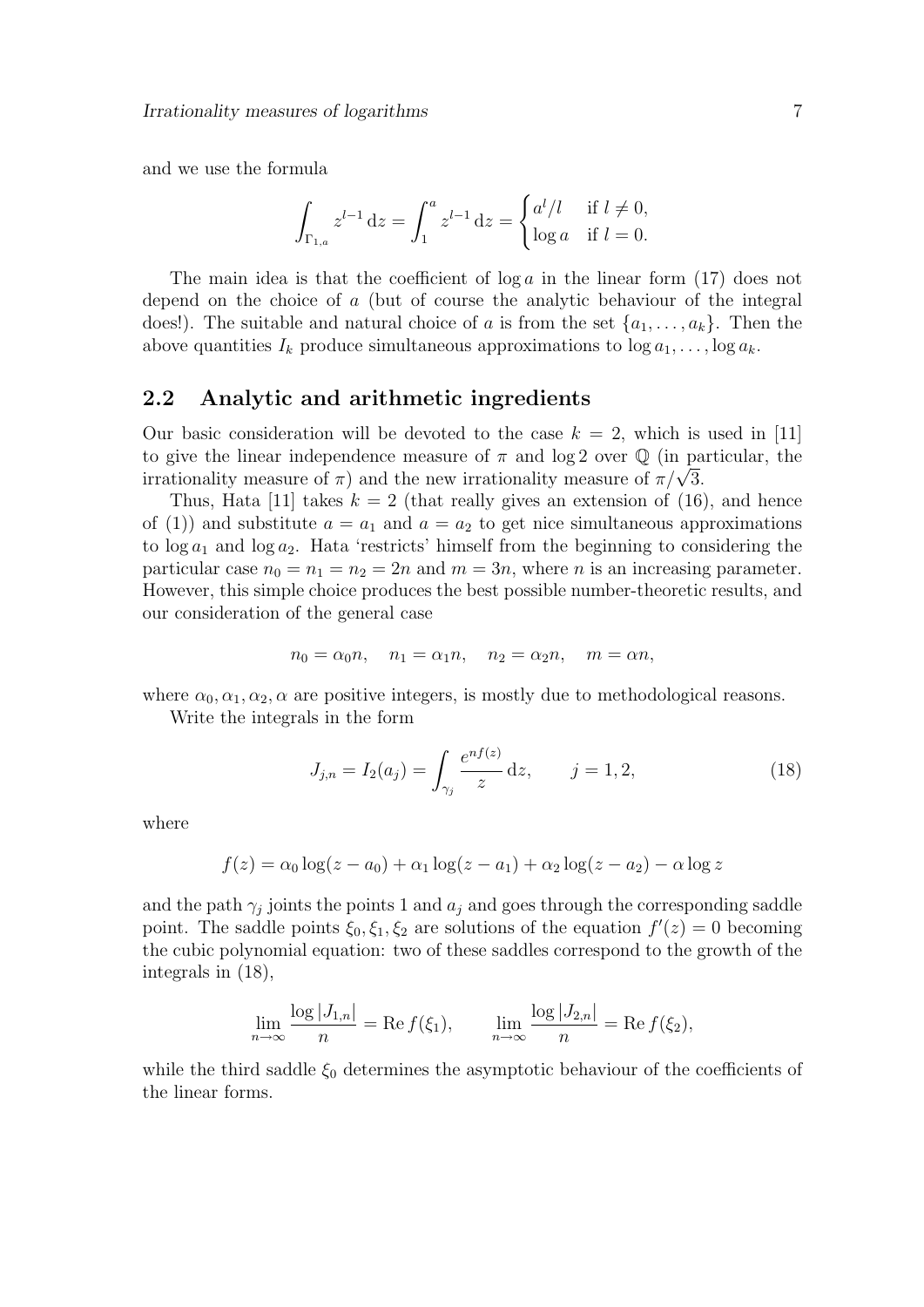To compute the arithmetic of the coefficients we should evaluate the true denominators of the products

$$
\frac{1}{l_0 + l_1 + l_2 - \alpha n} \binom{\alpha_0 n}{l_0} \binom{\alpha_1 n}{l_1} \binom{\alpha_2 n}{l_2}, \qquad l_0 + l_1 + l_2 \neq \alpha n.
$$

Clearly the least common multiple  $D_{\beta n}$ , where  $\beta = \max{\{\alpha, \alpha_0 + \alpha_1 + \alpha_2 - \alpha\}}$ , Clearly the least common multiple  $D_{\beta n}$ , where  $\rho = \max{\{\alpha, \alpha_0 + \alpha_1 + \alpha_2 - \alpha\}}$ ,<br>is required but some primes  $p > \sqrt{Cn}$  may be then excluded from this  $D_{\beta n}$  by considering the following problem: determine primes  $p$  dividing all the integers

$$
\binom{\alpha_0 n}{l_0} \binom{\alpha_1 n}{l_1} \binom{\alpha_2 n}{l_2}
$$

under the additional condition  $l_0 + l_1 + l_2 \equiv \alpha n \pmod{p}$ . Writing  $x = \{n/p\}$  and  $y_j = \{l_j/p\}, j = 0, 1, 2$ , for the fractional parts, we reduce the problem to minimizing the 1-periodic integer-valued function

$$
\varpi(x, y_0, y_1, y_2) = \sum_{j=0}^{2} (\lfloor \alpha_j x \rfloor - \lfloor y_j \rfloor - \lfloor \alpha_j x - y_j \rfloor)
$$

on the cube  $(y_0, y_1, y_2) \in [0, 1)^3$  under the additional hypothesis  $y_0 + y_1 + y_2 \equiv$  $\alpha x$  (mod 1). (The last condition means that knowledge of  $x, y_0, y_1$  determines the remaining value  $y_2$  uniquely.) Denote by  $\varpi_0(x)$  the required minimum. For example, Hata's choice  $\alpha_0 = \alpha_1 = \alpha_2 = 2, \alpha = 3$  gives

$$
\varpi_0(x) = \begin{cases} 1 & \text{if } x \in \left[\frac{1}{2}, \frac{2}{3}\right), \\ 0 & \text{otherwise.} \end{cases}
$$

There is also a 'problem' of finding the true denominators of  $A_{\mathbf{l}}$  and  $A_{\mathbf{l}}a^{\ell_0+l_1+l_2-m}$ . For example, in the case  $a_1 = 2$ ,  $a_2 = 1 + i$  (of simultaneous approximations to log 2) and  $\pi$ ) we have

$$
(-1)^{l_0+l_1+l_2} A_l a_0^{l_0+l_1+l_2-m} = 2^{n_1-l_1} (1+i)^{n_2-l_2} \in \mathbb{Z}[i],
$$
  
\n
$$
(-1)^{l_0+l_1+l_2} A_l a_1^{l_0+l_1+l_2-m} = 2^{n_1+l_0+l_2-m} (1+i)^{n_2-l_2}
$$
  
\n
$$
= 2^{n_1+l_0-m} (1+i)^{l_2} (1-i)^{l_2} \cdot (1+i)^{2\lfloor n_2/2 \rfloor} (1+i)^{2\{n_2/2\}} - l_2
$$
  
\n
$$
= 2^{n_1+l_2/2} 2^{l_1-m+l_0} i^{\lfloor n_2/2 \rfloor} (1+i)^{2\{n_2/2\}} (1-i)^{l_2} \in \mathbb{Z}[i],
$$
  
\n
$$
(-1)^{l_0+l_1+l_2} A_l a_0^{l_0+l_1+l_2-m} = 2^{n_1-l_1} (1+i)^{n_2+l_0+l_1-m}
$$
  
\n
$$
= (1+i)^{n_1-l_1} (1-i)^{n_1-l_1} (1+i)^{n_2+l_0+l_1-m}
$$
  
\n
$$
= (1+i)^{n_1+n_2-m+l_0} (1-i)^{n_1-l_1} \in \mathbb{Z}[i],
$$

provided that  $n_1 + \lfloor n_2/2 \rfloor - m \geq 0$  and  $n_1 + n_2 - m \geq 0$  (i.e., that  $\alpha_1 + \alpha_2/2 \geq \alpha$ ).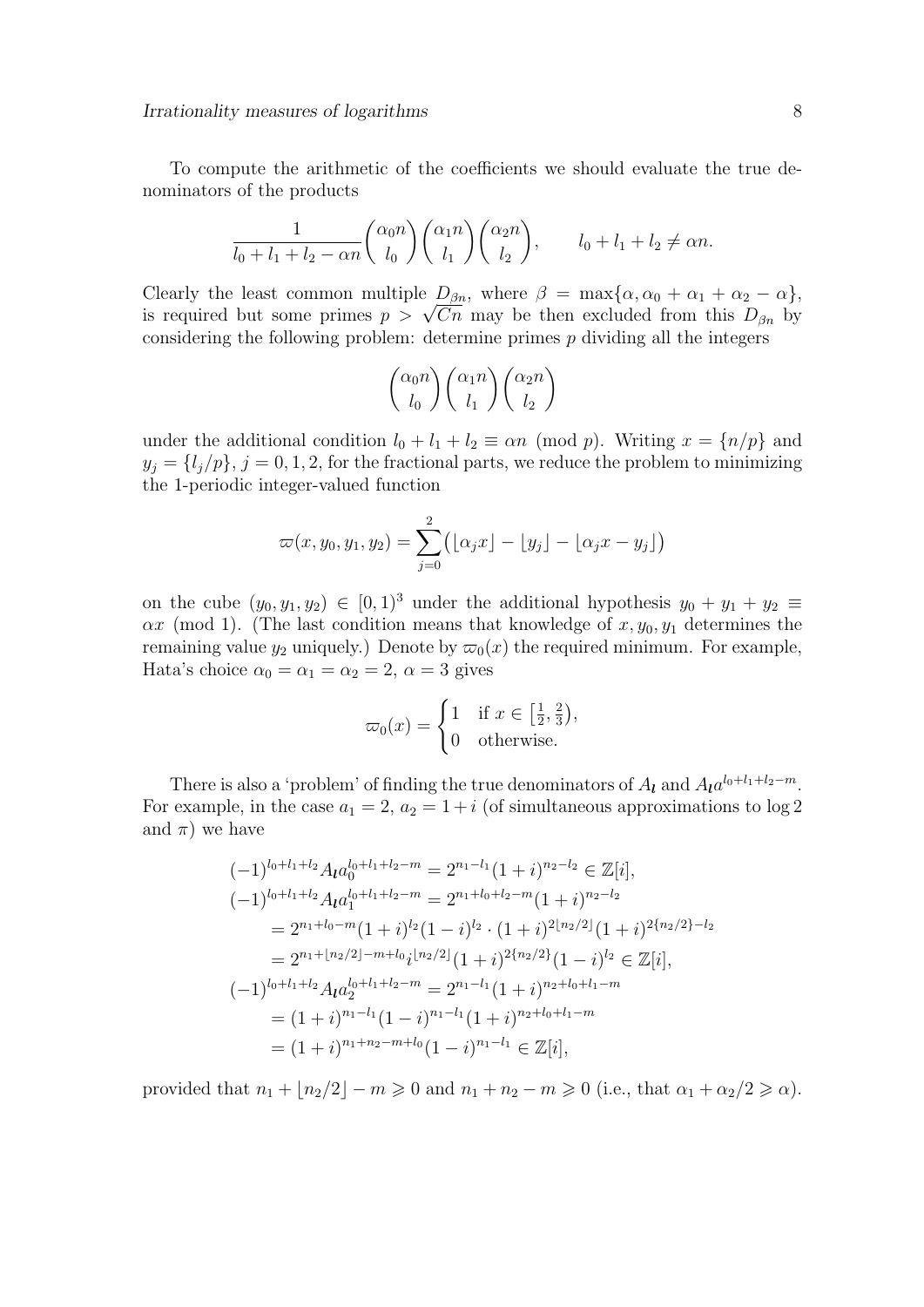### 2.3 Measure for  $\pi$

Thus, Hata's choice  $a_1 = 2$ ,  $a_2 = 1 + i$  and  $n_0 = n_1 = n_2 = 2n$ ,  $m = 3n$  with the help of Proposition 2 gives the following result.

**Theorem 2.** The irrationality exponent of any nonzero  $\gamma \in \mathbb{Q} \log 2 + \mathbb{Q} \pi$  satisfies the inequality

$$
\mu(\gamma) \leqslant 8.01604539\dots.
$$

We would like to refer the interested reader to the notes [5] that could give some feelings of how difficult is evaluating the irrationality measure of  $\pi$ .

#### 2.4 Double hypergeometric series

Here we present a connection of Hata's construction with hypergeometric series (that were a major tool in Section 1).

For simplicity, we will set  $a = a_1$ ,  $b = a_2$  and deal with the integrals

$$
J = \int_1^a \frac{(z-1)^{n_0}(z-a)^{n_1}(z-b)^{n_2}}{z^{m+1}} dz
$$

and

$$
J^* = \int_1^b \frac{(z-1)^{n_0}(z-a)^{n_1}(z-b)^{n_2}}{z^{m+1}} dz
$$

giving the simultaneous approximations to  $\log a$  and  $\log b$ . Applying the starting change of variable  $z = 1 - (1 - a)x$  to the first integral we obtain the multiple integral

$$
J = (-1)^{n_0+1} (1-a)^{n_0+n_1+1} (1-b)^{n_2} \int_0^1 \frac{x^{n_0} (1-x)^{n_1} \left(1 - \frac{1-a}{1-b}x\right)^{n_2}}{(1-(1-a)x)^{m+1}} dx \qquad (19)
$$

that may be identified with the Appell hypergeometric function

$$
J = (-1)^{n_0+1} (1-a)^{n_0+n_1+1} (1-b)^{n_2} \frac{\Gamma(n_0+1)\Gamma(n_1+1)}{\Gamma(n_0+n_1+1)}
$$
  
×  $F_1\left(n_0+1; m+1, -n_2; n_0+m+2; 1-a, \frac{1-a}{1-b}\right)$ 

(see  $[4]$ , Section 9.3, formula  $(4)$ ), where the series

$$
F_1(A;B,B';C;X,Y) = \sum_{\nu=0}^{\infty} \sum_{\mu=0}^{\infty} \frac{(A)_{\nu+\mu}(B)_{\nu}(B')_{\mu}}{\nu! \mu!(C)_{\nu+\mu}} X^{\nu} Y^{\mu}
$$

is absolutely convergent in the domain  $|X| < 1$ ,  $|Y| < 1$ .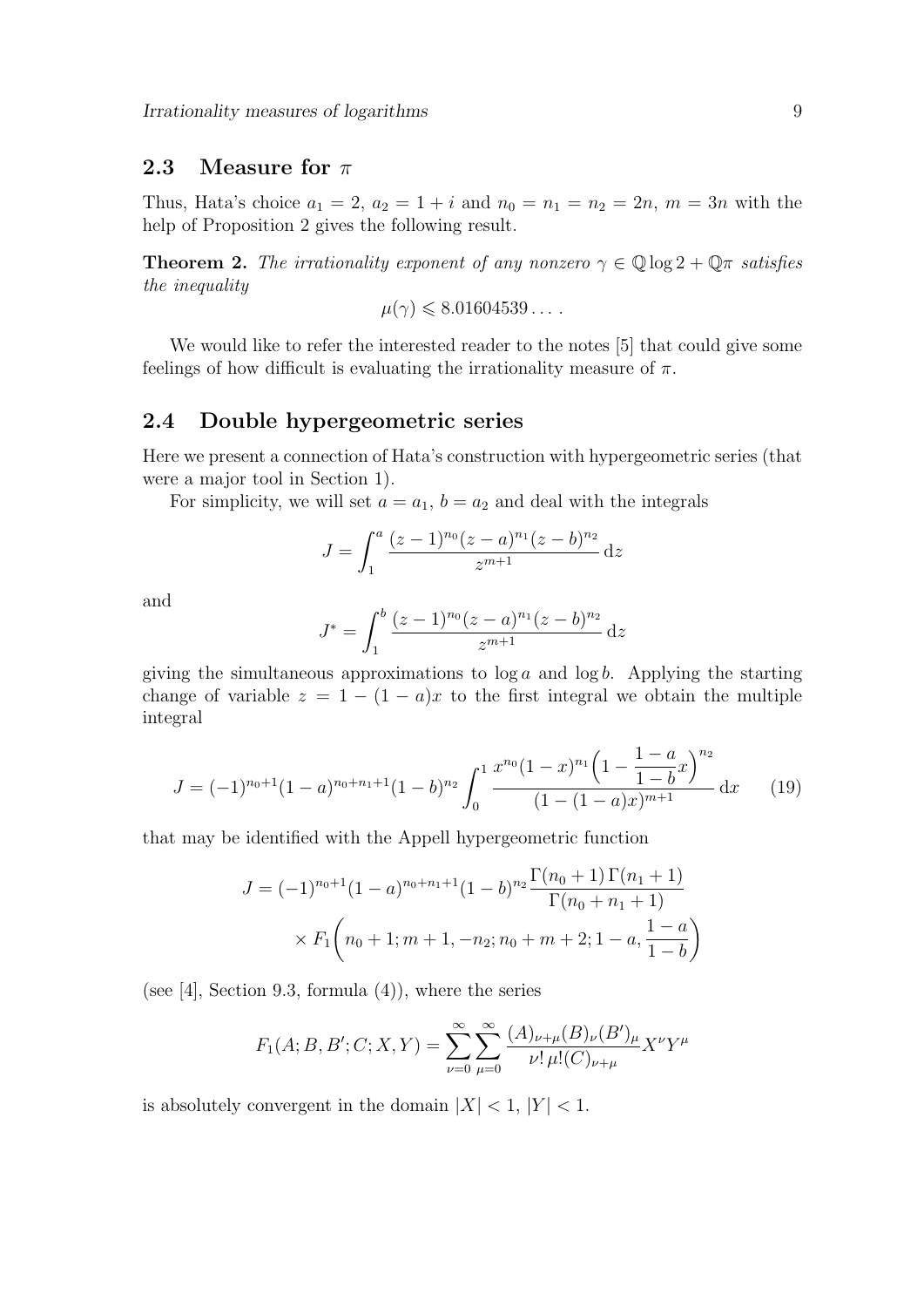The next change of variable

$$
x = (1 - y) \bigg/ \bigg( 1 - \frac{1 - a}{1 - b} y \bigg)
$$

in (19) gives the integral representation

$$
J = (-1)^{n_0+m} (1-a)^{n_0+n_1+1} (1-b)^{n_0+n_2+1} (a-b)^{n_1+n_2+1}
$$
  
\n
$$
\times \int_0^1 \frac{y^{n_1} (1-y)^{n_0} dy}{(a(1-b)-b(1-a)y)^{m+1} ((1-b)-(1-a)y)^{n_0+n_1+n_2-m+1}}
$$
(20)  
\n
$$
= (-1)^{n_0+m} \frac{(1-a)^{n_0+n_1+1} (a-b)^{n_1+n_2+1}}{a^{m+1} (1-b)^{n_1+1}} \frac{\Gamma(n_0+1) \Gamma(n_1+1)}{\Gamma(n_0+n_1+1)}
$$
  
\n
$$
\times F_1 \left( n_1+1; m+1, n_0+n_1+n_2-m+1; n_0+n_1+2; \frac{b(1-a)}{a(1-b)}, \frac{1-a}{1-b} \right).
$$

The case  $a = 2$ ,  $b = 1 + i$  gives us the following arguments of the last  $F_1$ -series:

$$
\frac{1-a}{1-b} = -i = e^{-\pi i/2}, \qquad \frac{b(1-a)}{a(1-b)} = \frac{1}{\sqrt{2}}e^{-\pi i/4}.
$$

Finally, the above changes of variable applied to the integral  $J^*$  produce the same integrals as in (19) and (20) but with integrations over smooth paths from 0 to  $(1-b)/(1-a)$  and from  $\infty$  to 1, respectively.

### 3 Irrationality measure for log 3 (after G. Rhin)

#### 3.1 Preliminary remark

As mentioned, the method of Section 2 have several other applications. For instance, the choice  $a = 4/3$ ,  $b = 3/2$  and  $n_0 = n_1 = n_2 = 2n$ ,  $m = 3n$  (cf. Section 2.3) with the help of Proposition 2 implies that the irrationality exponent of  $\gamma \in \mathbb{Q} \log 2 +$  $\mathbb{Q}$  log 3 satisfies the inequality  $\mu(\gamma) \leq 11.1017577...$  (see [12], Corollary 3.1).

#### 3.2 Back to rational approximations to log 2

As we already know from Section 1.1, for our starting integral  $(1)$  in the case  $a = 2$ we have

$$
D_n \int_0^1 \left(\frac{x(1-x)}{1+x}\right)^n \frac{\mathrm{d}x}{1+x} \in \mathbb{Z} \log 2 + \mathbb{Z},
$$

hence

$$
D_n \int_0^1 \left( \frac{x(1-x)}{1+x} \right)^k \frac{dx}{1+x} \in \mathbb{Z} \log 2 + \mathbb{Z}
$$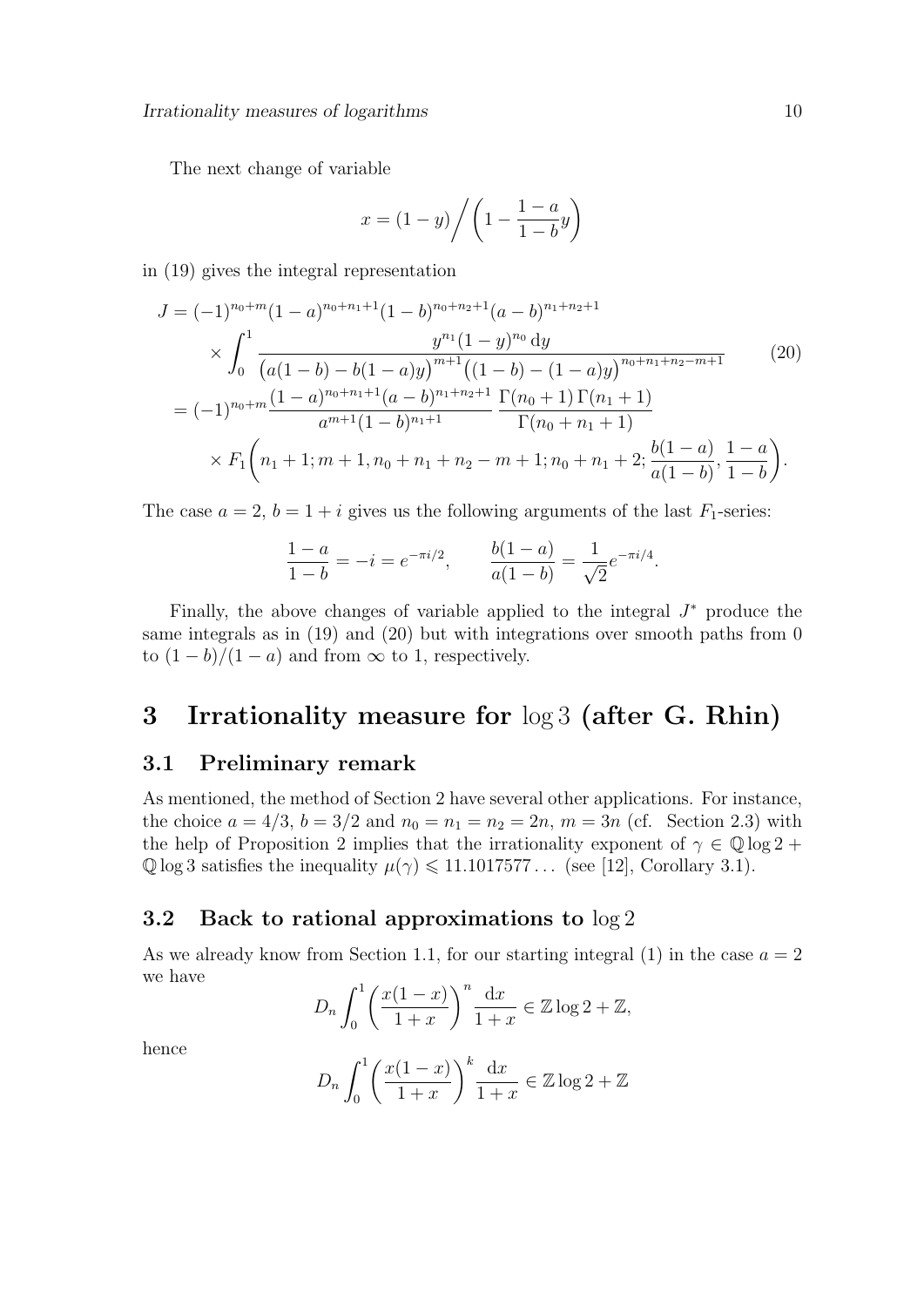for any non-negative integer  $k \leq n$ . Considering linear combinations of the latter integrals we arrive at general inclusions

$$
D_n \int_0^1 G_n \left( \frac{x(1-x)}{1+x} \right) \frac{\mathrm{d}x}{1+x} \in \mathbb{Z} \log 2 + \mathbb{Z}
$$
 (21)

valid for all polynomials  $G_n(y) \in \mathbb{Z}[y]$  of degree  $\deg G_n \leq n$ . To guess a 'nice' choice for the polynomial  $G_n$ , we start with notifying that

$$
\int_0^1 \left( \frac{x(1-x)}{1+x} \right)^n \frac{dx}{1+x} = C \int_0^b \left( \frac{x(1-x)}{1+x} \right)^n \frac{dx}{1+x},
$$

where C is a constant (in our case  $C = 2$ ) and b is the saddle point for the integrand:  $b = \sqrt{2} - 1$ ; therefore,

$$
\int_0^1 \left( \frac{x(1-x)}{1+x} \right)^n \frac{\mathrm{d}x}{1+x} = C \int_0^{(\sqrt{2}-1)^2} y^n x(y) \, \mathrm{d}y,
$$

where  $y = x(1-x)/(1+x)$  and  $x(y)$  (0, ( √  $(\overline{2} - 1)^2$   $\rightarrow$   $(0, b)$  is the inverse function. Finally, √

$$
\int_0^1 G_n\left(\frac{x(1-x)}{1+x}\right) \frac{\mathrm{d}x}{1+x} = C \int_0^{(\sqrt{2}-1)^2} G_n(y) x(y) \, \mathrm{d}y;
$$

thus, evaluating the required asymptotic, using inclusions (21) and applying Proposition 1 result in the estimate  $\mu(\log 2) \leq 1 + C_1/C_0$ , where

$$
C_0 = -1 - \lim_{n \to \infty} \log \max_{0 \le y \le (\sqrt{2}-1)^2} \{ |G_n(y)|^{1/n} \},
$$
  
\n
$$
C_1 = 1 + \lim_{n \to \infty} \log \max_{0 \le y \le (\sqrt{2}+1)^2} \{ |G_n(y)|^{1/n} \}.
$$

One might now think to look for a polynomial  $G_n \in \mathbb{Z}[y]$  of degree  $\leq n$  admitting the minimum for the quantity  $C_1/C_0$ . Unfortunately, the (non-linear!) problem seems to be very hard for being solved.

The idea of Rhin [15], [16], who introduced the above construction, was to 'linearize' the optimization. He suggested to look for a polynomial  $G^* \in \mathbb{Z}[y]$  of degree  $\leq n^*$ , say, which is close enough to the optimal polynomial choice in the problem

$$
\min_{\substack{G \in \mathbb{Z}[y] \\ 1 \le \deg G \le n^*}} \max_{0 \le y \le (\sqrt{2}-1)^2} \{ |G(y)|^{1/n^*} \},\tag{22}
$$

and then take  $G_n(x)$  to be  $(G^*(x))^{[n/n^*]}$  for n sufficiently greater than  $n^*$ . For and then take  $G_n(x)$  to be  $(G^*(x))$  and the numerical greater than n. For instance, the fact  $(\sqrt{2}-1)^2 \approx 1/6$  gives one the first non-trivial approximation  $G^*(y) = y^6(6y - 1)$  in the problem.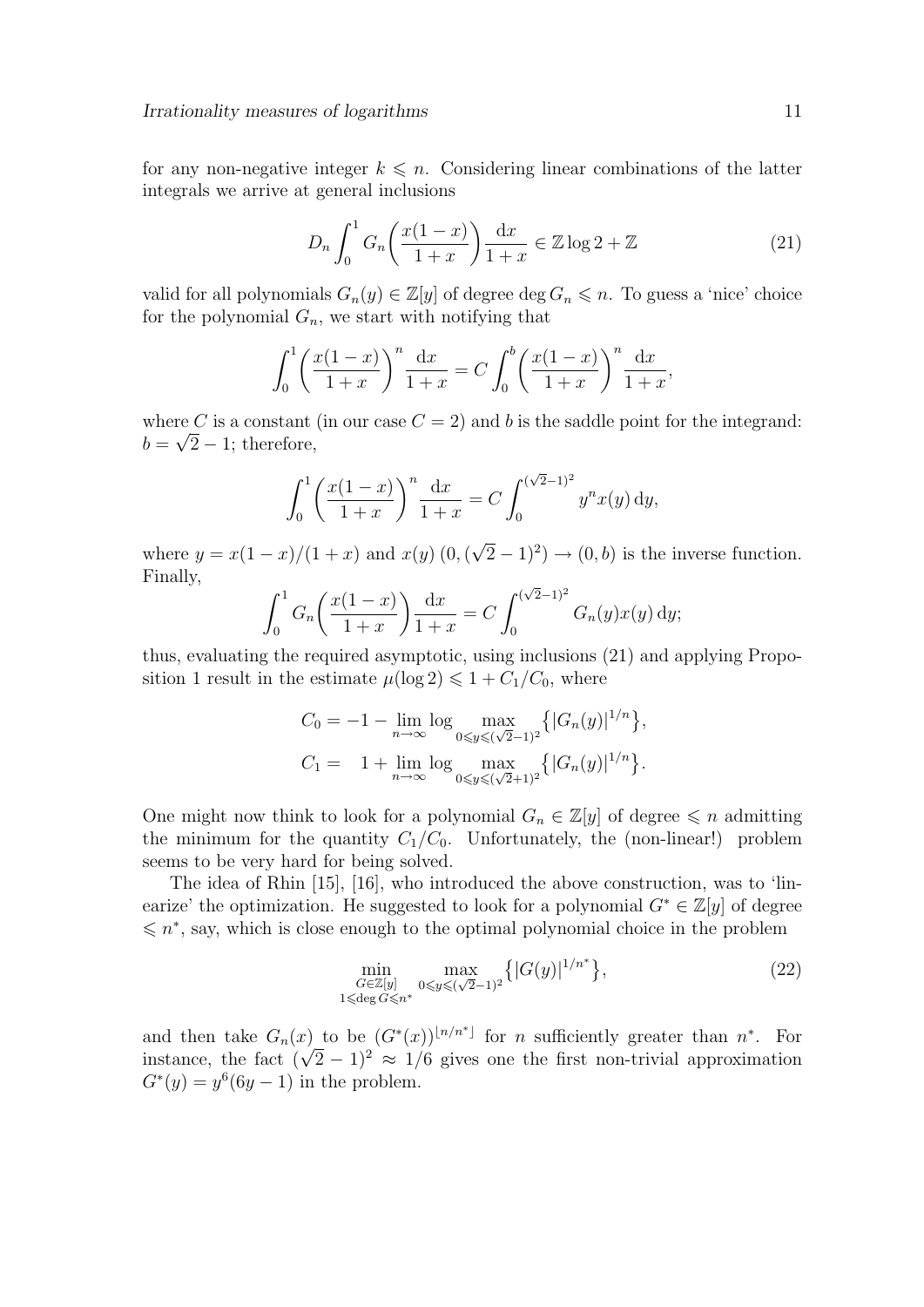The problem of minimizing the quantity  $(22)$  is deeply related to evaluating the Z-transfinite diameter of the segment [0,  $(\sqrt{2}-1)^2$ ]. (The Z-transfinite diameter of the set  $Y \subset \mathbb{R}$  is defined by the formula

$$
t_{\mathbb{Z}}(Y) = \inf_{\substack{G \in \mathbb{Z}[x] \\ \deg G \ge 1}} \max_{y \in Y} \{ |G(y)|^{1/\deg G} \},
$$

see [1] for problems of computing the quantity.) This relationship is described in [2]; there one can also find the result  $\mu(\log 2) < 3.991$ , which may be achieved by the method. The latter estimate looks rather close to the inequality in Theorem 1; however, it seems to be very 'computer dependent'.

The above method may be used in situations à la Section 2 as well. For example, we may go back to simultaneous  $\mathbb{Z}[i]$ -approximations to  $\log a_1$  and  $\log a_2$  and write

$$
\int_{1}^{a_1} G_n \left( \frac{(z-1)^2 (z-a_1)^2 (z-a_2)^2}{z^3} \right) \frac{dz}{z} = B_n \log a_1 - B'_n,
$$
  

$$
\int_{1}^{a_2} G_n \left( \frac{(z-1)^2 (z-a_1)^2 (z-a_2)^2}{z^3} \right) \frac{dz}{z} = B_n \log a_2 - B''_n
$$

for any polynomial  $G_n(y) \in \mathbb{Z}[y]$  of degree  $\leq n$ , where

$$
d^{n} B_{n}, d^{n} D_{3n} B'_{n}, d^{n} D_{3n} B''_{n} \in \mathbb{Z}[i],
$$

the integer  $d > 0$  emanates from denominators to the numbers  $a_1, a_2, a_1^{-1}, a_2^{-1}$ . (Using the better inclusions achieved by Hata in [11] is in this case rather problematic.) Unfortunately, this way does not look perspective, again due to the fact that we are required to 'linearize' the appeared optimization problem.

#### 3.3 Another generalization of the integral in (1)

On the other hand, we may perform integration in (1) by putting a general polynomial of degree  $\leq 2n$  in the numerator of the integrand (in place of  $x^{n}(1-x)^{n}$ ). Of course, in this case the polynomial is required to satisfy some additional conditions.

Let  $a = c/d \in \mathbb{Q}$  with pairwise coprime c and  $d > 0$ , and let  $\Delta$  be a common multiple of the numbers c and d. Suppose that a polynomial  $H_n(z) \in \mathbb{Z}[z]$  of degree  $\leq 2n$  may be represented in the form

$$
H_n(z) = \sum_{\nu=0}^n B_\nu \Delta^{n-\nu} z^{\nu} + \sum_{\nu=n+1}^{2n} B_\nu z^{\nu}, \quad \text{where} \quad B_\nu \in \mathbb{Z}, \ \nu = 0, 1, \dots, 2n. \tag{23}
$$

(Clearly, for  $a = 2$  the polynomial  $H_n(z) = (z - 1)^n(z - 2)^n$  has the desired form.) Then for the integral

$$
I(n) = (1 - a) \int_0^1 \frac{H_n(d - d(1 - a)x)}{d^n (1 - (1 - a)x)^{n+1}} dx
$$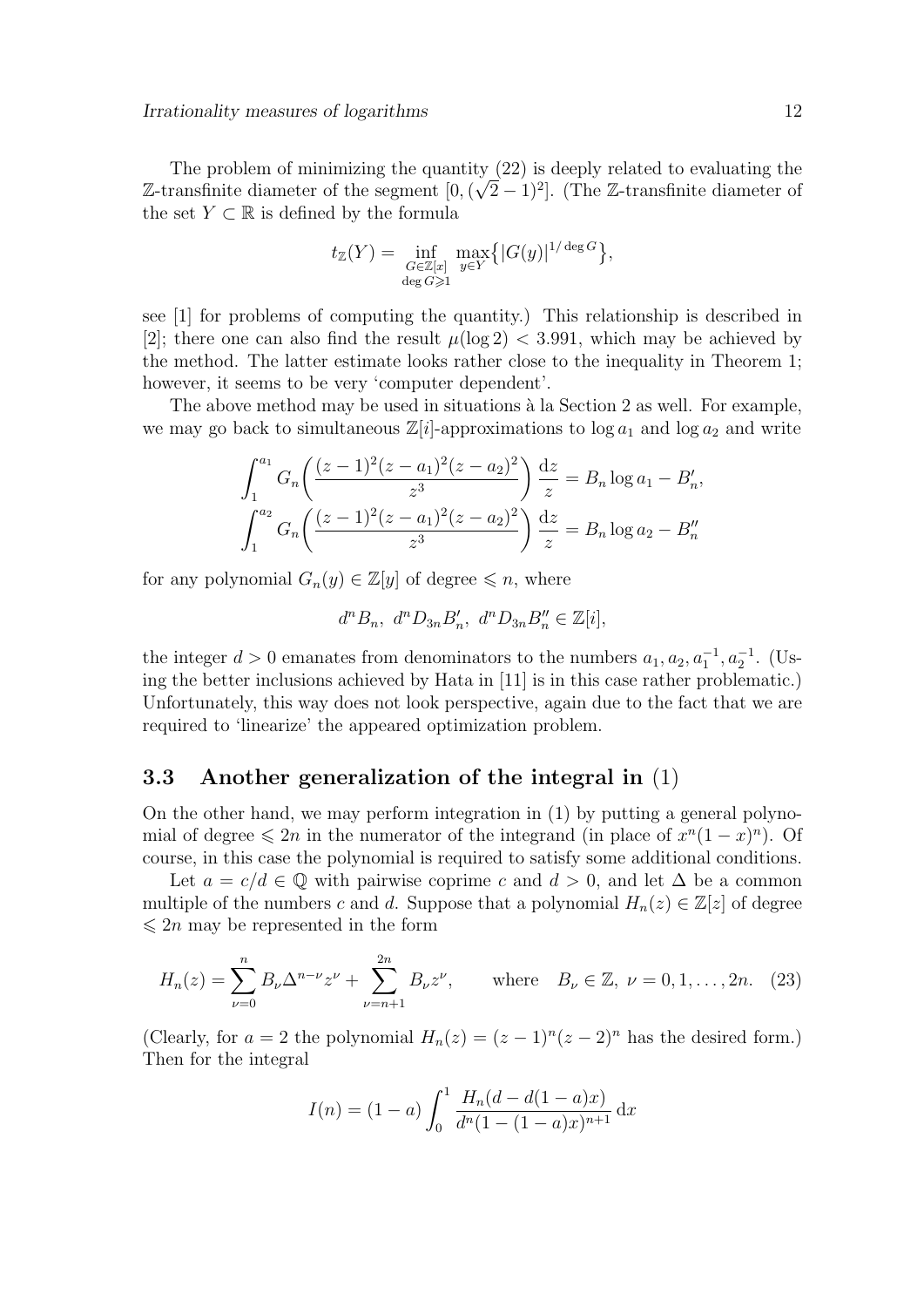we deduce

$$
I(n) = \sum_{\nu=0}^{n} B_{\nu} \Delta^{n-\nu} d^{\nu-n} (1-a) \int_{0}^{1} (1 - (1-a)x)^{\nu-n-1} dx
$$
  
+ 
$$
\sum_{\nu=n+1}^{2n} B_{\nu} d^{\nu-n} (1-a) \int_{0}^{1} (1 - (1-a)x)^{\nu-n-1} dx
$$
  
= 
$$
\sum_{\nu=0}^{n-1} B_{\nu} \Delta^{n-\nu} d^{\nu-n} \frac{a^{\nu-n} - 1}{n-\nu} - B_{n} \log a - \sum_{\nu=n+1}^{2n} B_{\nu} d^{\nu-n} \frac{1 - a^{\nu-n}}{\nu-n},
$$

hence

$$
I(n) \cdot D_n \in \mathbb{Z} \log a + \mathbb{Z}.
$$

In general, having a set of k rational numbers  $a_j = c_j/d$  for  $j = 1, \ldots, k$ , we suppose that the polynomial  $H_n(z) \in \mathbb{Z}[z]$  of degree  $\leq 2n$  has representation (23) with  $\Delta$  being a multiple of the numbers  $c_1, \ldots, c_k, d$ . Then setting

$$
I(n;a_j) = (1-a_j) \int_0^1 \frac{H_n(d-d(1-a_j)x)}{d^n(1-(1-a_j)x)^{n+1}} dx, \qquad j=1,\ldots,k,
$$
 (24)

we obtain

$$
I(n;a_j) \cdot D_n = -B_n \log a_j + A_{nj} \in \mathbb{Z} \log a_j + \mathbb{Z}, \qquad j = 1, \ldots, k,
$$

again simultaneous approximations to  $\log a_1, \ldots, \log a_k$ . (In fact, the choice

$$
H_n(z) = \Delta^{2n}(z-1)^{\lfloor \beta_0 n \rfloor}(z-a_1)^{\lfloor \beta_1 n \rfloor} \cdots (z-a_k)^{\lfloor \beta_k n \rfloor}
$$

where  $\beta_j = \alpha_j/\alpha$  for  $j = 0, 1, \ldots, k$ , gives us exactly the same approximations as in Section 2. The case  $\beta_1 = \cdots = \beta_k$  was previously treated in [15] and [17].)

Finding a suitable polynomial  $H_n(z)$  for a given set of the numbers  $a_1, \ldots, a_k$ is very similar to that of Section 3.2. The change of variable  $z_j = d - d(1 - a_j)x$ in the integrals (24) (hence, integrating then a simpler expression over the segment  $[d, da_j]$ ) leads to the problem of finding a polynomial  $H_n(z) \in \mathbb{Z}[z]$  of degree  $\leq 2n$ with expansion  $(23)$  such that the quantity

$$
\max_{z \in Z} \left\{ \left| \frac{H_n(z)}{z} \right|^{1/n} \right\}, \qquad Z = \bigcup_{j=1}^k [d, da_j],
$$

is as small as possible. The algorithmic solution to this optimization problem by means of the LLL-algorithm was recently proposed by Q. Wu [20]. This gives one a machinery to produce fairly good estimates for linear forms in the logarithms of rational numbers.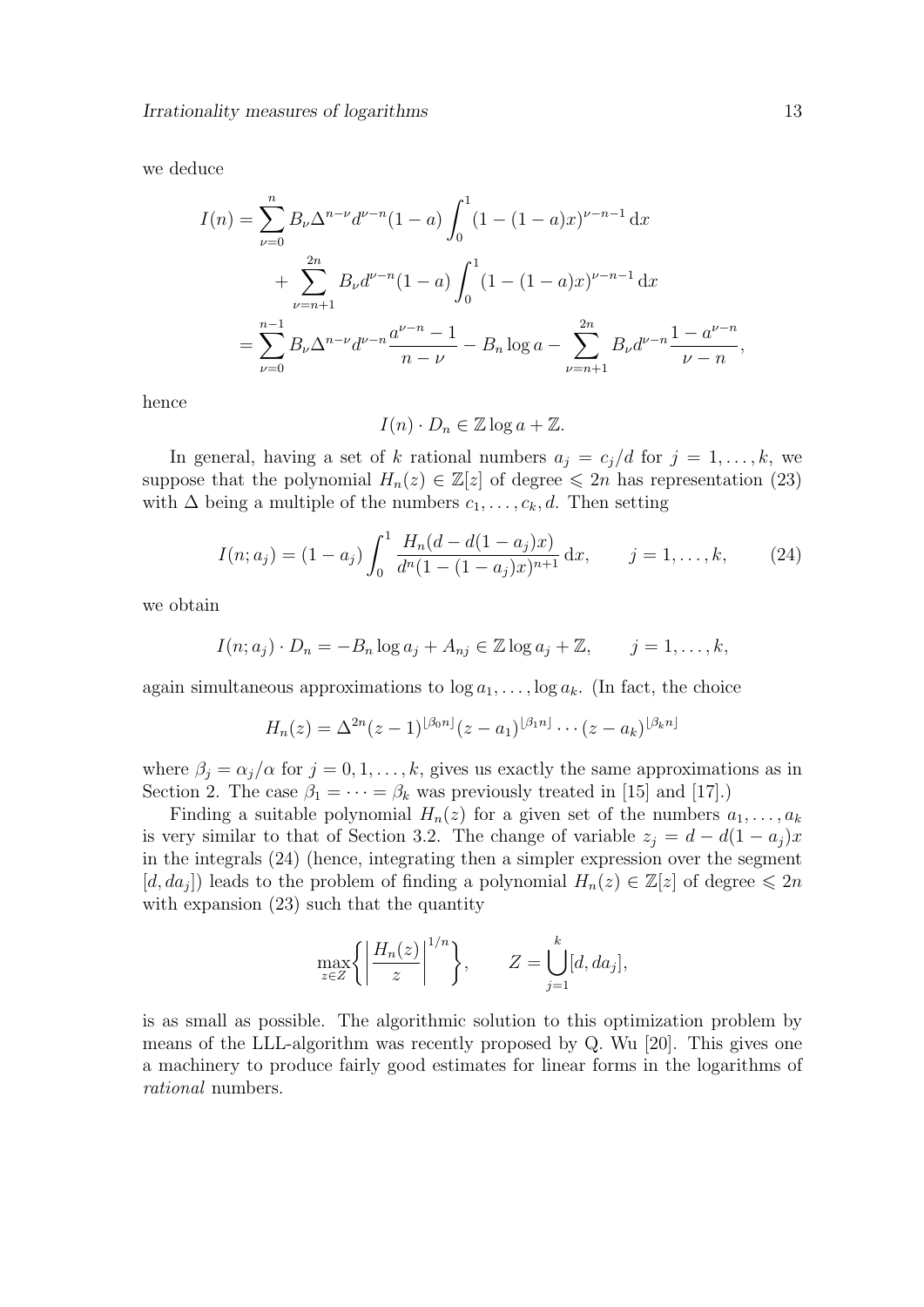#### 3.4 Measure for log 3

To derive a nice irrationality measure for log 3, Rhin constructs in [16] simultaneous approximations to the logarithms of  $a_1 = 2/3$ ,  $a_2 = 4/3$  and use the following (very complicated) choice of the polynomial (23):

$$
H_n(z) = 2^{14} \cdot 3^{2n+7} \cdot (z-1)^{\lfloor 0.704324n \rfloor} \left(z - \frac{2}{3}\right)^{\lfloor 0.552418n \rfloor} \left(z - \frac{4}{3}\right)^{\lfloor 0.447582n \rfloor}
$$
  
×  $(5z-4)^{\lfloor 0.109072n \rfloor} (17z^2 - 34z + 16)^{\lfloor 0.038934n \rfloor} (19z^2 - 36z + 16)^{\lfloor 0.054368n \rfloor}$ 

(a 'justification' of the choice is done in [20]). By these means he proves

**Theorem 3.** The irrationality exponent of any nonzero  $\gamma \in \mathbb{Q}$  log 2+ $\mathbb{Q}$  log 3 satisfies the inequality

$$
\mu(\gamma) < 8.616
$$

Further results in this direction (e.g., irrationality measures for  $\log 5$ ,  $\log 7$  etc.) may be found in [20].

## 4 Concluding improvisations

Connections with the hypergeometric subject (indicated in Sections 1.1 and 2.4 above) could play a role in further improvements of the irrationality measures of logarithms and related constants. For instance, Euler's transform (see, e.g., [4], Section 2.4, formula (1))

$$
{}_2F_1\left(\begin{array}{c|c}A,B\\C\end{array}\;\middle|\;z\right)=\frac{1}{(1-z)^A}\cdot {}_2F_1\left(\begin{array}{c|c}A,C-B\\C\end{array}\;\middle|\; \frac{-z}{1-z}\right)
$$

translates the value  $z = 1 - a = -1$  of Section 1 into  $-z/(1-z) = 1/2$ . This leads to a  $_2F_1$ -series with *positive* terms and makes possible the analytic evaluation of the quantity (3) without using the integral representation  $(2)$ —we may get rid of the integral! However, another hypergeometric ingredients are required for real improvements.

We find quite curious that Ramanujan's formulae for  $\pi$ , in particular

$$
\sum_{\nu=0}^{\infty} \frac{(1/4)_{\nu} (1/2)_{\nu} (3/4)_{\nu}}{\nu!^{3}} (21460\nu + 1123) \cdot \frac{(-1)^{\nu}}{882^{2\nu+1}} = \frac{4}{\pi},
$$
\n
$$
\sum_{\nu=0}^{\infty} \frac{(1/4)_{\nu} (1/2)_{\nu} (3/4)_{\nu}}{\nu!^{3}} (26390\nu + 1103) \cdot \frac{1}{99^{4\nu+2}} = \frac{1}{2\pi\sqrt{2}}
$$
\n(25)

(see [14], equations (39) and (44)) and several others, might be used for constructing good rational approximations to  $\pi$  and  $\pi \sqrt{d}$ , where d is a positive integer. Namely, one can expect reasonable estimates for the corresponding irrationality measures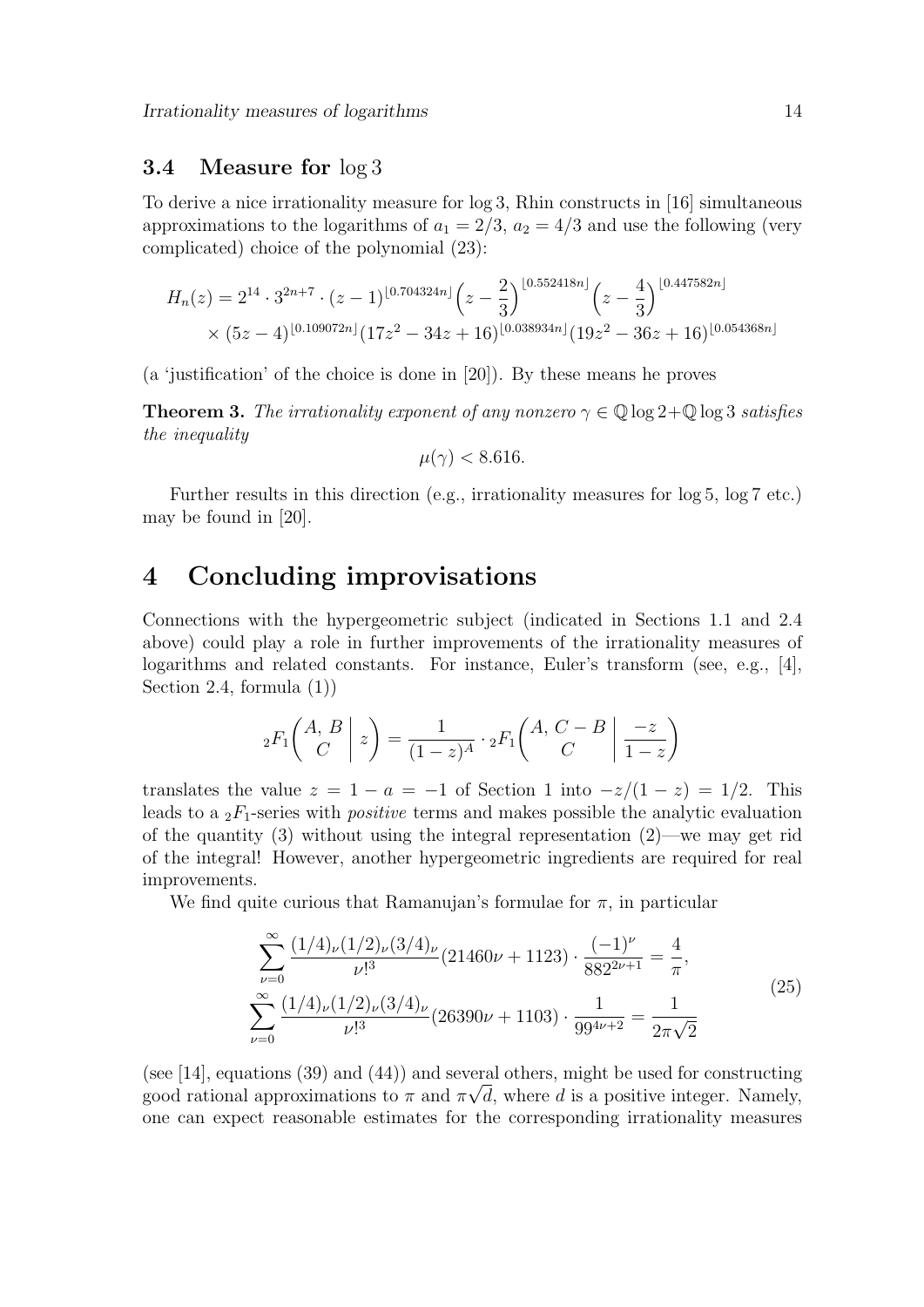by constructing explicit Pad´e approximations (of either first or second type) to the functional system 1,  $f(z)$ ,  $f'(z)$ ,  $f''(z)$ , where

$$
f(z) = \sum_{\nu=0}^{\infty} \frac{(1/4)_{\nu} (1/2)_{\nu} (3/4)_{\nu}}{\nu!^{3}} z^{\nu} = {}_{3}F_{2}\left(\begin{array}{cc|c} \frac{1}{4}, & \frac{1}{2}, & \frac{3}{4} \\ 1, & 1 \end{array} \bigg| z\right).
$$

The paper [13] provides Padé approximations to the homogeneous system  $f(z)$ ,  $f'(z)$ ,  $f''(z)$  (without 1) that are not enough for our purposes. Finally, we should mention that a general result of A. Galochkin in [8] (proved by a proper variation of Siegel's method) yields the qualitative linear independence of the numbers 1,  $f(1/b)$ ,  $f'(1/b)$ , and  $f''(1/b)$  for integers b satisfying  $|b| > b_0$ , where the value of  $b_0$  is so huge that  $b = -882^2$  and  $b = 99^4$  in (25) do not suit.

Acknowledgements. I thank G. Rhin kindly for introducing me to the subject of transfinite diameters and their number-theoretic applications, in particular those presented in Section 3. Special gratitude is due to P. Bundschuh, the fruitful discussions with whom during my long-term stay at Cologne University were crucial for this writing. I thank J. Guillera for attracting my attention to Ramanujan-type formulae and making me familiar with the manuscript [9], and J. Sondow for several suggestions.

### References

- [1] F. Amoroso, "Sur le diamètre transfini entier d'un intervalle réel," Ann. Inst. Fourier (Grenoble) 40, no. 4, 885–911 (1990)
- [2] F. Amoroso, "f-transfinite diameter and number theoretic applications," Ann. Inst. Fourier (Grenoble) 43, no. 4, 1179–1198 (1993)
- [3] G. E. Andrews, R. Askey and R. Roy, Special functions, Encyclopedia of Mathematics and its Applications 71 (Cambridge University Press, Cambridge 1999)
- [4] W. N. Bailey, Generalized hypergeometric series, Cambridge Math. Tracts 32 (Cambridge University Press, Cambridge 1935); 2nd reprinted edition (Stechert-Hafner, New York 1964)
- [5] F. Beukers, "A rational approach to  $\pi$ ," Notes of a lecture held on the occasion of Pi-day, on July 5, 2000 in Leiden, Nieuw Archief voor Wiskunde, no. 4, 17 pages (2000)
- [6] N. Brisebarre, "Irrationality measures of log 2 and  $\pi/\sqrt{3}$ ," Experiment. Math. 10, no. 1, 35–52 (2001)
- [7] G. V. Chudnovsky, "On the method of Thue–Siegel," Ann. of Math. (2) 117, no. 2, 325–382 (1983)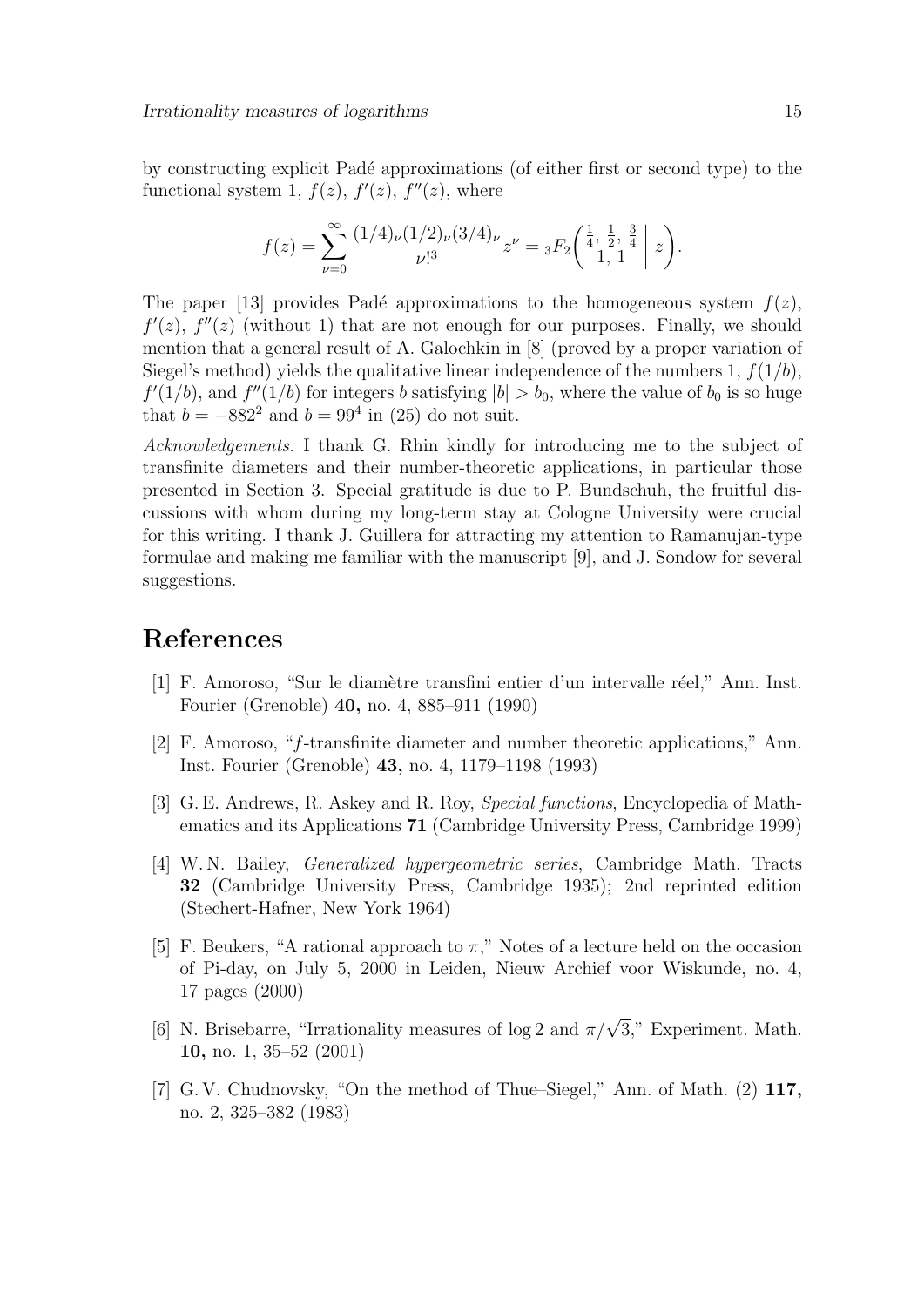- [8] A. I. Galochkin, "Lower bounds for linear forms of values of G-functions," Vestnik Moskov. Univ. Ser. I Mat. Mekh. [Moscow Univ. Math. Bull.] 51, no. 3, 23–29 (1996)
- [9] J. Guillera, "Some closely related to Ramanujan formulas for  $\pi$ ," Unpublished manuscript, 8 pages (December 2003)
- [10] M. Hata, "Legendre type polynomials and irrationality measures," J. Reine Angew. Math. 407, no. 1, 99–125 (1990)
- [11] M. Hata, "Rational approximations to  $\pi$  and some other numbers," Acta Arith. 63, no. 4, 335–349 (1993)
- [12] M. Huttner, "On linear independence measures of some abelian integrals," Kyushu J. Math. 57, no. 1, 129–157 (2003)
- [13] Yu. V. Nesterenko, "Padé–Hermite approximants of generalized hypergeometric functions," Mat. Sb. [Russian Acad. Sci. Sb. Math.] 185, no. 10, 39–72 (1994)
- [14] S. Ramanujan, "Modular equations and approximations to  $\pi$ ," Quart. J. Math. Oxford Ser. 2 45, 350–372 (1914); Collected Papers of Srinivasa Ramanujan, eds. G. H. Hardy, P. V. Sechu Aiyar and B. M. Wilson, 23–39 (Cambridge University Press, Cambridge 1927); 2nd reprinted edition (Chelsea Publ., New York 1962)
- [15] G. Rhin, "Sur l'approximation diophantienne simultan´ee de deux logarithmes de nombres rationnels," Diophantine approximations and transcendental num $bers$  (Luminy 1982), Progress in Math. 31, 247–258 (Birkhäuser, Boston 1983)
- [16] G. Rhin, "Approximants de Padé et mesures effectives d'irrationalité," Séminaire de Théorie des Nombres (Paris 1985–86), ed. C. Goldstein, Progress in Math. 71, 155–164 (Birkhäuser, Boston 1987)
- [17] G. Rhin and P. Toffin, "Approximants de Padé simultanés de logarithmes," J. Number Theory 24, no. 3, 284–297 (1986)
- [18] E. A. Rukhadze, "A lower bound for the approximation of ln 2 by rational numbers," Vestnik Moskov. Univ. Ser. I Mat. Mekh. [Moscow Univ. Math. Bull.] 42, no. 6, 25–29 (1987)
- [19] C. Viola, "Hypergeometric functions and irrationality measures," Analytic Number Theory ed. Y. Motohashi, London Math. Soc. Lecture Note Ser. 247, 353–360 (Cambridge University Press, Cambridge 1997)
- [20] Q. Wu, "On the linear independence measure of logarithms of rational numbers," Math. Comput. 72, no. 242, 901–911 (2002)